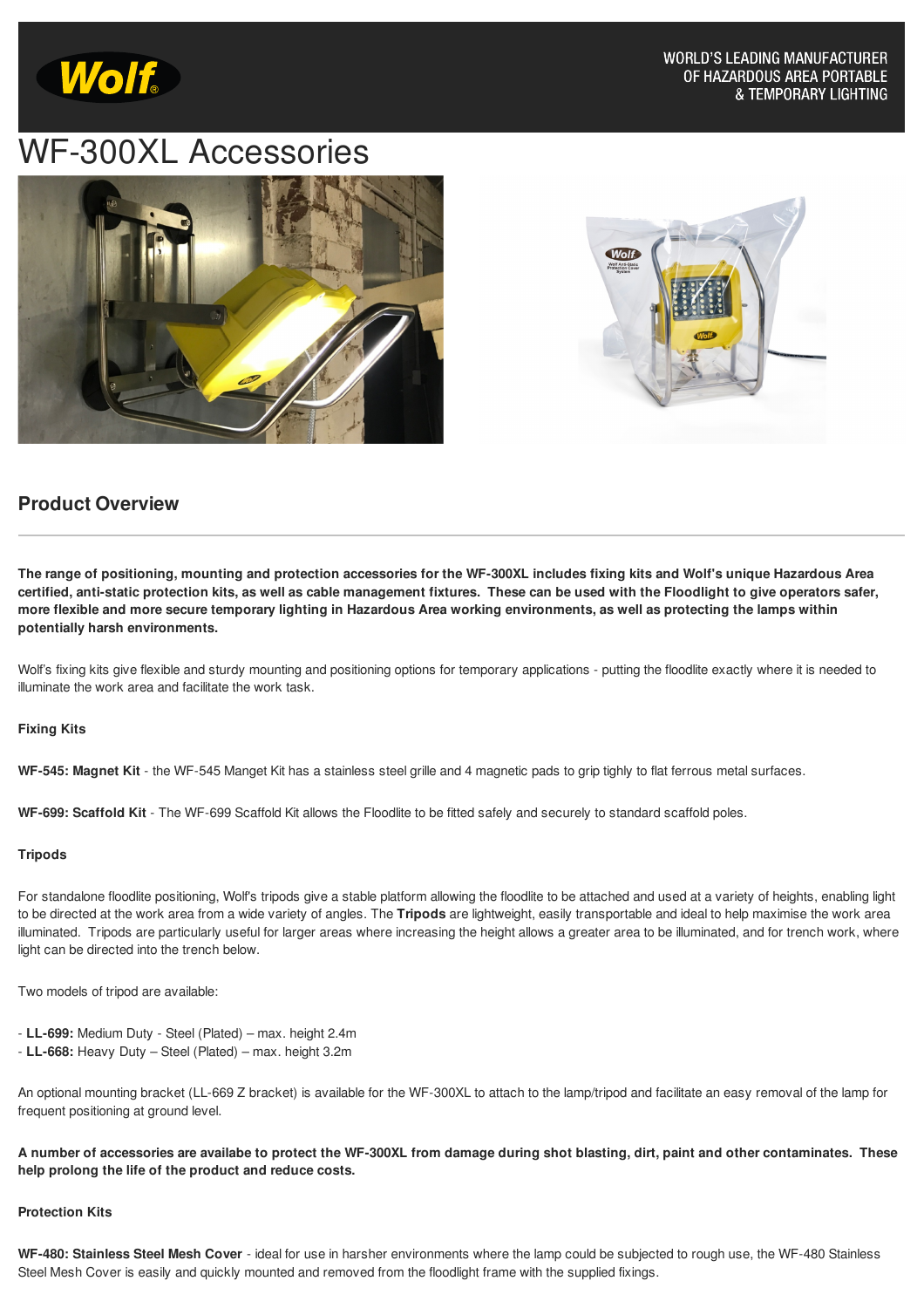**WF-421/3: Anti-Static Lens Guard (Hazardous Area Certified)** - the Hazardous Area certified, anti-static WF-421/3 Lens Guard can be attached to the front of the floodlite with the provided screws to protect the toughened glass lens and increase the life of the product, whilst still allowing excellent light output.

**WF-462: Anti-Static Protection Cover Kit (Hazardous Area Certified)** - The Hazardous Area certified, anti-static WF-462 Protection Kit protects the light from dirt, paint and other contaminates. Covering the whole product, the protection cover seals around the power cable with the cable ties provided, minimalising damage to the light and helping to extend its useful life.

#### **Cable Management**

**LX-692: Magnet Cable Tidy** - to keep the working area free from potential trip hazards, cable can be managed using the LX-692 Magnet Cable Tidy to elevate it from the ground along a ferrous metal surface.

#### **Other...**

If you require something special to suit a particular Hazardous Area need, whether a variation to our existing range or a totally new accessory for a unique application or environment, please contact us to discuss the development of a practical and safe accessory solution.

## **Technical Specification**

| <b>Product</b><br>Reference | <b>Product</b><br><b>Description</b>     | <b>Notes</b>                                                                                       |
|-----------------------------|------------------------------------------|----------------------------------------------------------------------------------------------------|
| <b>Fixing Kits</b>          |                                          |                                                                                                    |
| <b>WF-545</b>               | <b>Magnet Mounting Kit</b>               | 1 x Stainless Steel frame, 4 x magnets and fixings                                                 |
| <b>WF-699</b>               | Scaffold Fixing Kit                      | Scaffold mounting bracket for use on standard scaffold poles                                       |
| <b>Protection</b>           |                                          |                                                                                                    |
| <b>WF-480</b>               | <b>Stainless Steel</b><br>Grille         | 1 Stainless Steel grille kit with fixings                                                          |
| WF-421/3                    | Lens Guard Kit                           | Lens Guard Kit, consisting of 3 x Anti-Static coated Polycarbonate<br>screens and 4 x thumb screws |
| <b>WF-462</b>               | <b>Floodlite Protection</b><br>Cover Kit | 5 x 600mm x 1100mm 500 gauge Anti-Static Polythene covers and 5 x<br>tie wraps                     |
| <b>Cable Management</b>     |                                          |                                                                                                    |
| LX-692                      | Magnet Cable Tidy                        | 1 per pack                                                                                         |
| <b>Tripods</b>              |                                          |                                                                                                    |
| LL-699                      | Medium Duty                              | Steel - plated, maximum height 2.4m                                                                |
| LL-668                      | <b>Heavy Duty</b>                        | Steel - plated, maximum height 3.2m                                                                |

Changes may be made to the above specification without notification, details are available on request.